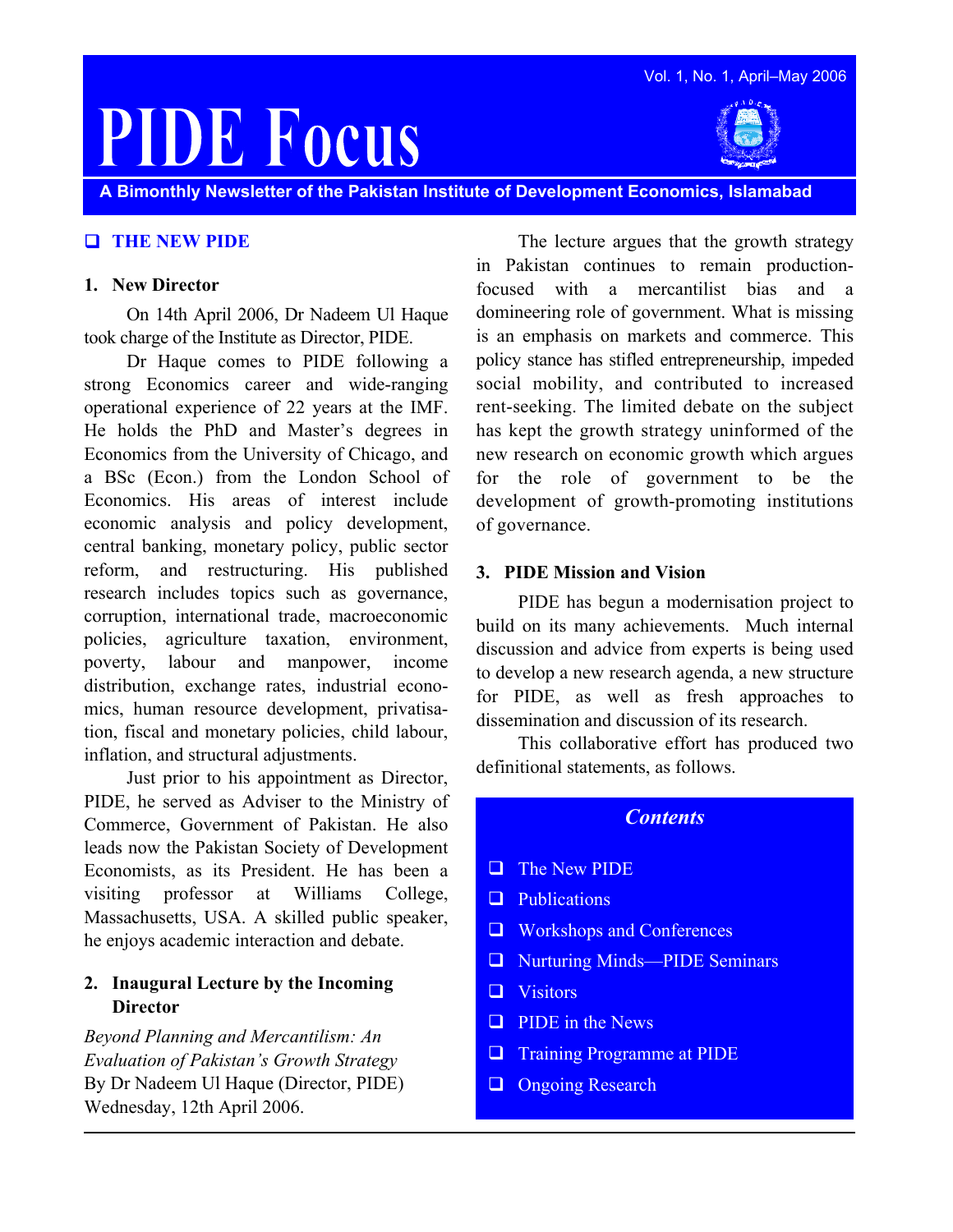**PIDE Mission:** "*To develop a professional and domestically owned research agenda and dialogue based on global knowledge and standards."*

**PIDE Vision:** "*A research institute developing quality research for informed policy development and debate.*"

## **4. PIDE Re-organisation**

The restructuring within the Institute has been based on current research themes. There are two Departments underlining research themes for the year 2006, and also six Divisions for sub-themes.

Dr Faiz Bilquees, Joint Director, heads "Institutions, Growth, and Macroeconomics Department," which includes the following three Divisions.

- Development Strategies and Governance (Chief: Dr Musleh-ud Din);
- Human Capital, Innovation, and Growth (Chief: Dr Zafar Mueen Nasir); and
- Macroeconomics, Banking, and Finance (Chief: Dr Abdul Qayyum).

Dr Naushin Mahmood, Joint Director, heads "Markets and Society Department," which includes the following three Divisions:

- Industrial Organisation, Markets, and Regulation (Chief: Dr Ejaz Ghani);
- Agricultural Production, Markets, and Institutions (Chief: Dr Munir Ahmad); and
- Population and Social Dynamics (Chief: Dr Soofia Mumtaz).

# **Q** PUBLICATIONS

**Latest Issues of** *The Pakistan Development Review* 44:1 (Spring 2005) and 44:2 (Summer 2005) have been published.

The contents of the recent *PDR* issues are:

- 1. "Health-seeking Behaviour of Women Reporting Symptoms of Reproductive Tract Infections" by Durr-e-Nayab (*PDR,* 44:1);
- 2. "In Search of Poverty Predictors: The Case of Urban and Rural Pakistan" by Haroon Jamal (*PDR,* 44:1);
- 3. "An Analysis of Occupational Choice in Pakistan: A Multinomial Approach" by Zafar Mueen Nasir (*PDR,* 44:1);
- 4. "Do the Poor Benefit from Public Spending? A Look at the Evidence" by John Gafar (*PDR,* 44:1);
- 5. "P-Star Model: A Leading Indicator of Inflation for Pakistan" by Abdul Qayyum and Faiz Bilquees (*PDR,* 44:2);
- 6. "Reproductive Tract Infections among Women in Pakistan: An Urban Case Study" by Durr-e-Nayab (*PDR,* 44:2);
- 7. "The Primary Sectors of the Economy and the Dutch Disease in Nigeria" by J. O. Olusi and M. A. Olagunju (*PDR,* 44:2);
- 8. "Real Exchange Rate, Exports, and Imports Movements: A Trivariate Analysis" by Muhammad Ali Kemal and Usman Qadir (*PDR,* 44:2);
- 9. "The Northern Immigration Policy in a North-South Economy Model" by Taro Abe (*PDR,* 44:2).

## **PIDE Working Papers**

## *1. PIDE Working Paper 2006:1*

"Remittances, Trade Liberalisation, and Poverty in Pakistan: The Role of Excluded Variables in Poverty Change Analysis" by Rizwana Siddiqui and A. R. Kemal.

This study attempts to assess the impact of two shocks—trade liberalisation and a decline in remittances from abroad—on poverty in Pakistan using a CGE framework. It is found that tariff reduction in the absence of a decline in remittances reduces poverty, as measured by the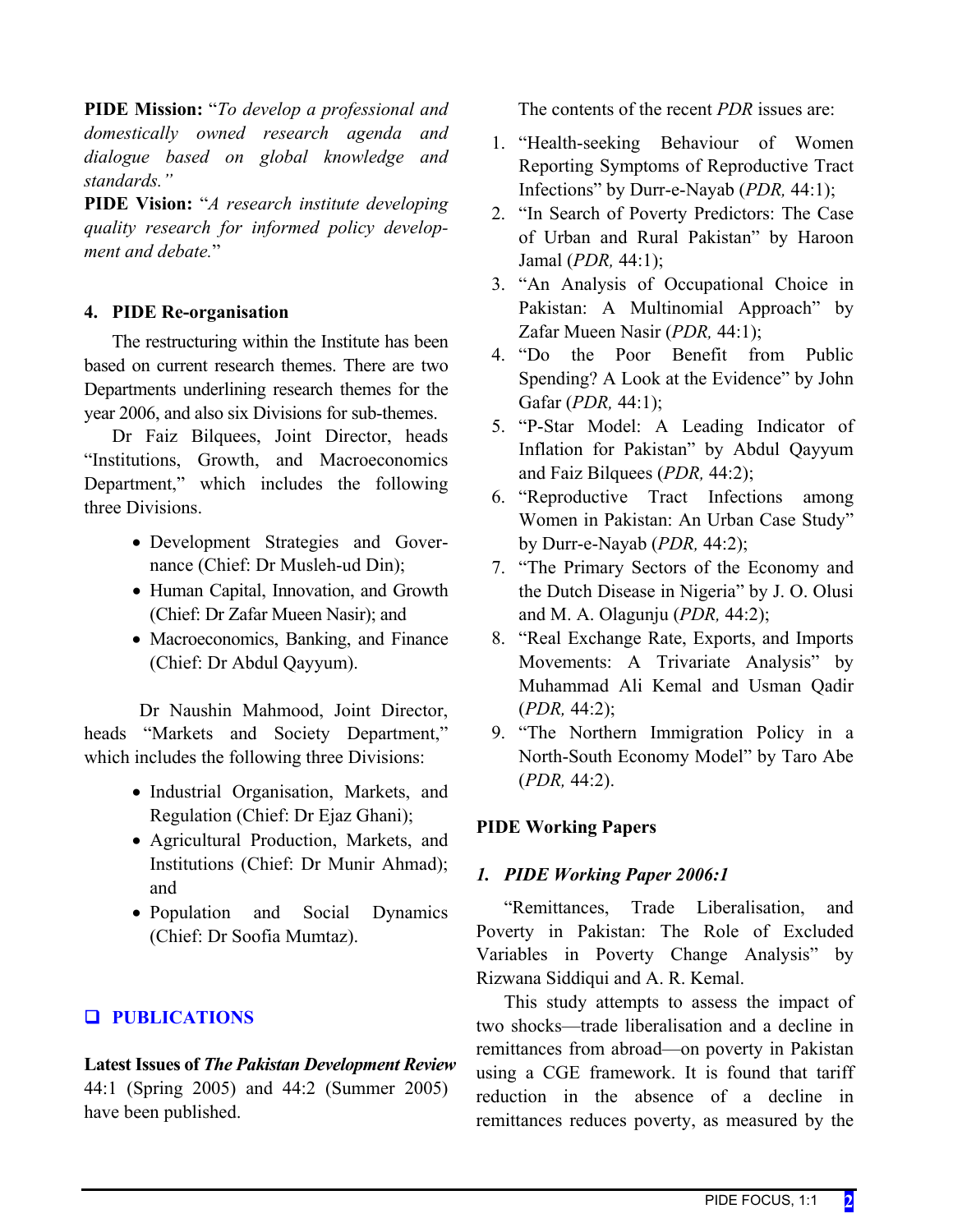head count, poverty gap, and severity ratios (FGT indicators) in both the rural and urban areas of Pakistan. In terms of welfare, all households appear to gain. The results show that the gain in welfare is larger for urban households than for rural households. In addition, poverty decreased by a larger percentage in urban households than in rural households. Therefore it is concluded that trade liberalisation reduces the gap between urban and rural households.

In a second set of experiments, it was found that trade liberalisation in the presence of a decline in remittances reduces welfare in urban households, but rural households still show an increase over the base year. According to all FGT indicators, poverty increases in urban households but not in rural households. The combined shock is more harmful to households in the urban areas than to households in the rural areas. However, this welfare gain and reduction in poverty level in rural households is less than the welfare gain and poverty reduction in the presence of trade liberalisation only. Aggregate statistics show that the negative impact of remittance decline dominates the positive impact of trade liberalisation in urban areas. On the other hand, in the case of rural areas, the positive impact of trade liberalisation dominates the negative impact of a decline in remittances. It shows that the decline in remittance inflows is a major contributory factor in explaining the increase in poverty in Pakistan.

### *2. PIDE Working Paper 2006:2*

"Poverty-reducing or Poverty-inducing? A CGE-based Analysis of Foreign Capital Inflows in Pakistan" by Rizwana Siddiqui and A. R. Kemal.

Foreign capital inflows (FKI) help an economy by financing the imbalance between income and expenditure. However, their impact on poverty in the recipient economy is a

controversial issue. This study examines the impact on poverty in two different scenarios: (1) labour is homogeneous; (2) labour is heterogeneous. The Computable General Equilibrium model for Pakistan is used to conduct simulations in order to assess the impact of an increase in foreign capital on poverty both in the presence and the absence of trade liberalisation. Several interesting results. First, FKI tends to reduce poverty in the presence as well as the absence of trade liberalisation when labour is homogeneous. However, poverty reduction appears to be larger in the presence of trade liberalisation. Second, when labour is differentiated according to qualification and is assumed to be sector-specific, in the absence of trade liberalisation a higher proportion of benefits of FKI accrue to skilled labour and poverty increases by all measures for both urban and rural households. In the presence of trade liberalisation, FKI benefits unskilled labour more, and poverty is decreased irrespective of the choice of poverty indicators.

## **WORKSHOPS AND CONFERENCES**

## **1. Round-table Discussion on Civil Service Reform**

On Saturday, 27th May, 2006, PIDE organised the "Round-table Discussion on Civil Service Reform" at Royal Palm Country Club, Lahore. This discussion was part of PIDE's new initiative on developing governance reform. Through efforts such as this, PIDE hopes to develop a major conference on governance in January 2007. In this effort, key civil society organisations, important thinkers, and influential people, not to forget economists, will all be involved. PIDE is making it a country-wide effort.

The purpose of this round-table discussion was to identity research issues in this area that PIDE and other researchers could follow.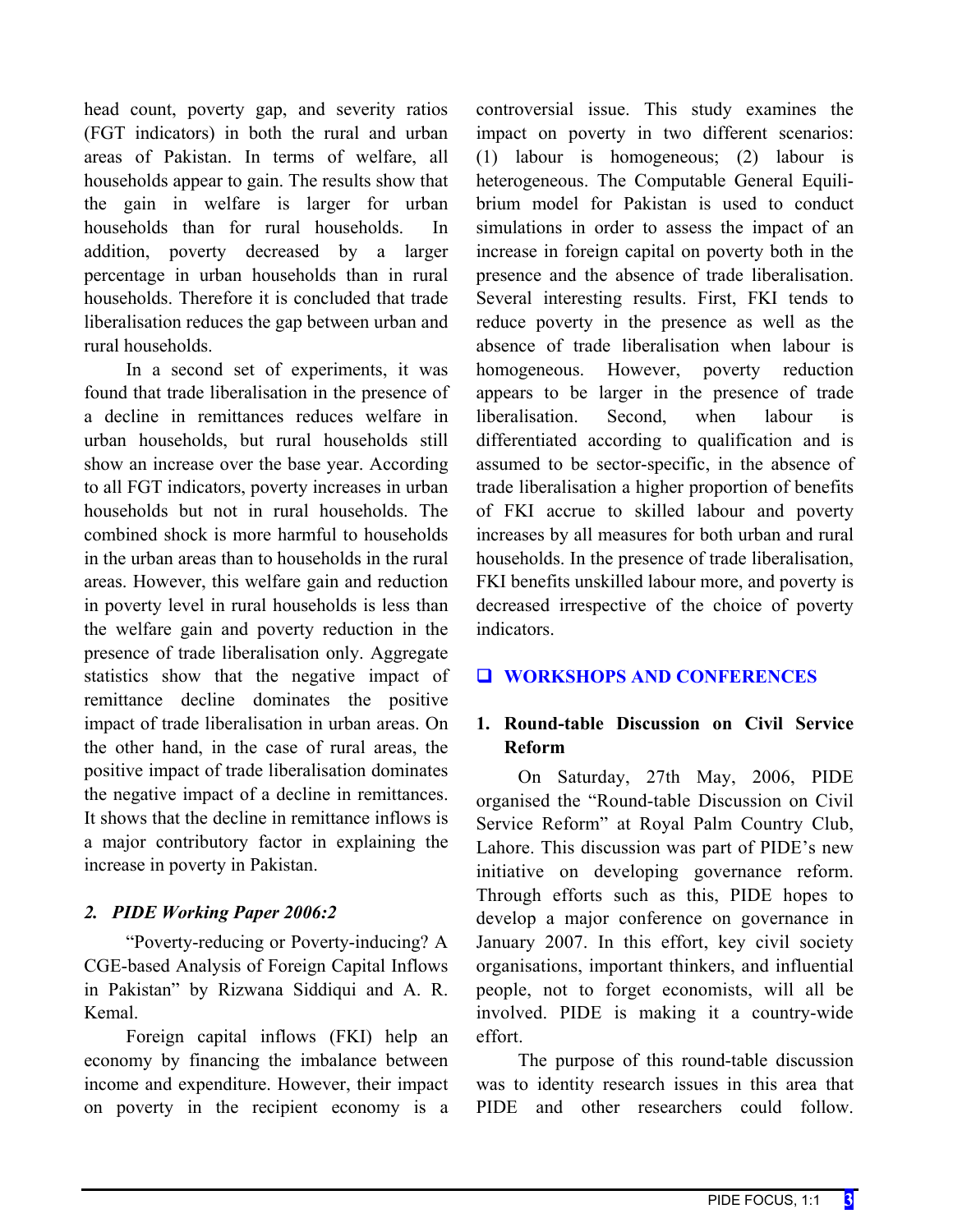Although several committees have been formed for public sector reform, it remains an area of limited research and one that PIDE has not been involved in before. In the 1980s and 1990s, many countries (e.g., USA, UK, New Zealand, Australia, and Malaysia, among others) conducted reform of their public services. Pakistan is lagging behind. The participants of the round-table discussion were a combination of senior bureaucrats, young civil servants, researchers, and academics. This was the first conference of a series planned on governance issues.

At the end of the consultative process, Dr Nadeem Ul Haque (Director, PIDE) identified the following areas which could shape the research agenda in this area:

- 1. the role of government;
- 2. the efficiency of government;
- 3. the incentives in HR management;
- 4. the legislation and regulatory framework;
- 5. the organisation of civil services.

A detailed report is being prepared on the papers and proceedings of this conference and it will be published by PIDE at a later stage.

## **2. Workshop on Rural Service Delivery**

PIDE, in partnership with Innovative Development Strategies and The World Bank (Islamabad Office), organised a workshop on "Rural Service Delivery" on Tuesday, 30th May, 2006, in the Seminar Hall, PIDE, Islamabad.

Several representatives of the Government and the private sector from across the country, including representatives from the National Reconstruction Bureau, Devolution Trust for Community Empowerment, UNDP, SRSP, World Bank (Islamabad Office), PIDE, Innovative Development Strategies, and Local Government participated in this Workshop.

The objective of the workshop was to share findings of two studies that deal with the assessment of local government in Pakistan. These are the studies on Rural Service Delivery and part of the larger study on Rural Growth and Poverty Reduction and a separate study on Citizen Community Boards (CCBs).

The Rural Service Delivery study was presented by Dr Muhammad Khan Niazi (Director, Innovative Development Strategies) and Dr Nuzhat Ahmed (Director, AERC, University of Karachi). The broader study task, managed by Dr Paul Dorosh of the World Bank, Washington, DC office, provides analytical support towards operationalising a rural development strategy for Pakistan through a systematic review of key aspects of the rural economy and rural poverty, and an evaluation of policy and programme options, including those currently in place. As part of this broader study, the service delivery study was explicitly designed to explore how to substantially increase delivery of basic rural services and infrastructure. The work focused on key institutional issues at the local government and community levels, including inter-governmental relations (rules, fiscal resource flows, etc.), instruments of accountability, and interactions between local government and communities. Specific recommendations have been made in the process.

The CCBs study was presented by Ms Shandana Khan (Chief Executive Officer, RSPN). The broad objective of the CCBs study was to analyse how various community-based approaches/programmes can be taken to scale within the CCBs and local government framework. In order to do so, the study assesses in detail (a) the CCBs concept and implementation to date, and (b) proposes modifications to the concept and the procedures and laws related to it. The aim is to improve voice, accountability, and transparency in the CCBs and the local government framework.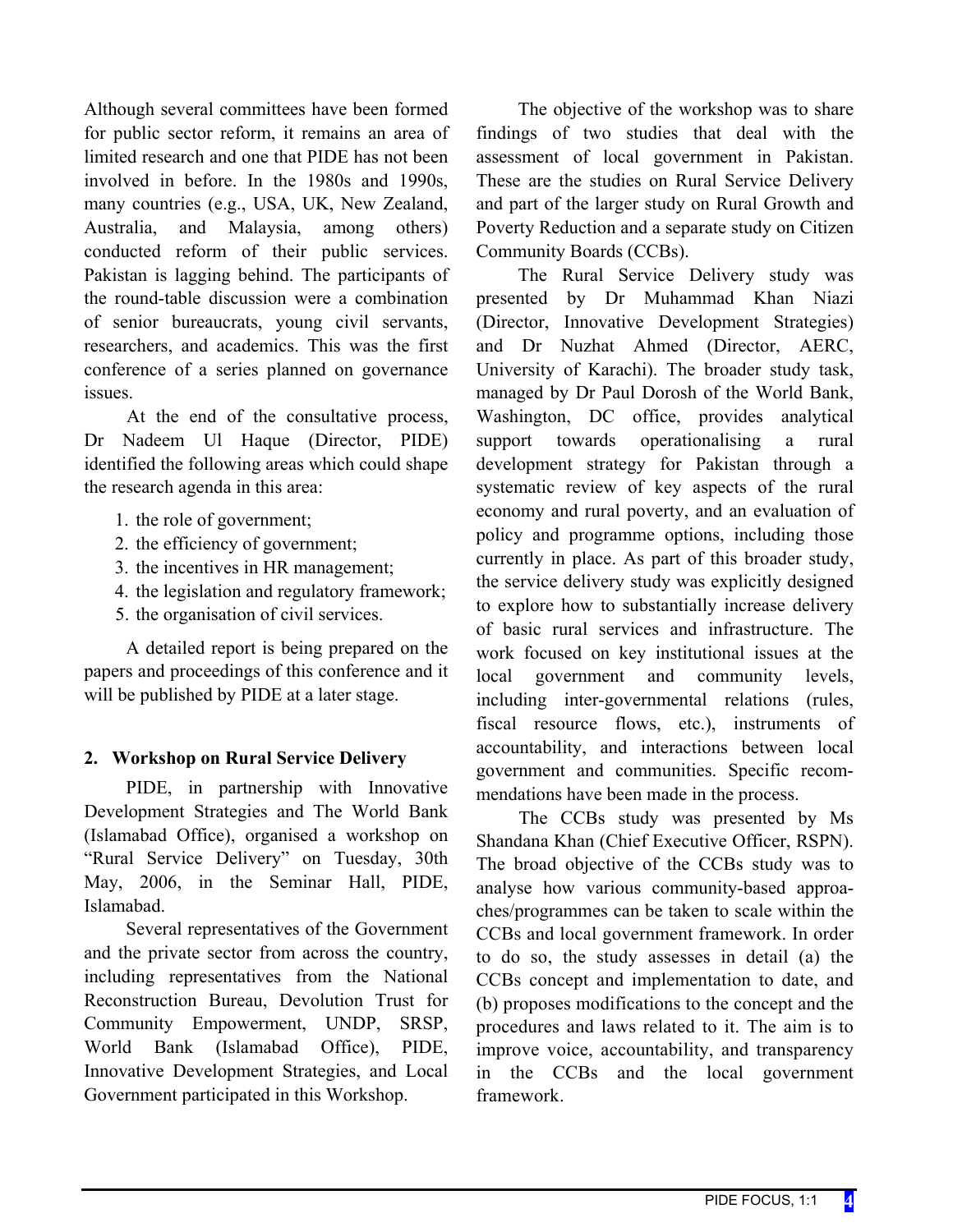Speaking on the occasion, Dr Nadeem Ul Haque (Director, PIDE) highlighted the importance of clearly knowing what constitutes rural space, especially in the light of the Local Government Ordinance 2001, which obliterated the distinction between urban and rural areas. He also stressed the need for a more rigorous evaluation of ongoing programmes for better policy insight.

#### **NURTURING MINDS—PIDE SEMINARS**

The Pakistan Institute of Development Economics has initiated a seminar series to give impetus to development discourse and stimulate intellectual thought.

#### **Seminar 2006:1** *Complexity.*

By Dr Jaffer Syed (Stanford University) Wednesday, 19th April, 2006.

Dr Jaffer Syed discussed an emergent approach to studying complex systems. Recent advances in computing have provided tools for the understanding of complex systems; we now have the ability to move beyond the Newtonian (mechanistic and reductionist) paradigm and to view such systems as interactions of many interdependent agents. Therefore, we may explore the underlying principles, structures, and dynamics of complex physical, biological, and social systems. The talk introduced the concepts, vocabulary, and approaches that are being used in this emerging field.

**Seminar 2006:2** *Conduct of Monetary Policy.*  By Mr Sakib Sherani (Head, Economics Unit, ABN Amro Bank, Pakistan) Wednesday, 26th April 2006.

Mr Sherani, in his presentation, reviewed economic and monetary conditions since 2001 and explored the current policy settings (especially the monetary stance of SBP) and the disconnect with present conditions. The talk broadly examined the role of the central bank (CB) in the formulation and conduct of monetary policy (issues and potential responses) and posed key questions: (1) Should a central bank pursue a single objective or is plurality acceptable (or even perhaps desirable)? (2) How can a CB stave off fiscal domination (or reduce its influence)? (3) Should a CB respond to exogenous shocks, such as global oil price increases? (4) Should a CB worry about asset market "bubbles"? The main speaker and the audience tried some answers as well.

**Seminar 2006:3** *Underground Economy and Tax Evasion in Pakistan: A Critical Evaluation.* By Mr M. Ali Kemal (Research Economist, PIDE) Wednesday, 03rd May, 2006.

The seminar was based on Mr Ali Kemal's research report that deals with the estimation of the underground economy and tax evasion. Though many authors have worked on the issue, Mr Kemal uses Tanzi's methodology of estimating the underground economy and tax evasion as he believes that other methodologies are not appropriately applicable to the Pakistani context.

**Seminar 2006:4** *Technology-based Industrial Vision and Strategy for Pakistan's Socioeconomic Development—The Chemical Sector.* By Dr Ejaz Ghani (Senior Research Economist, PIDE)

Thursday, 04th May, 2006.

Dr Ghani's talk was based on his chapter written on the chemical process industry in the recent book entitled *Technology-based Industrial Vision and Strategy for Pakistan's Socioeconomic Development*. He reviewed the current status of the petrochemicals, as well as that of inorganic chemicals, in Pakistan and highlighted areas for the development of a chemical processing industry in the country.

**Seminar 2006:5** *Technology-based Industrial Vision and Strategy for Pakistan's Socioeconomic Development—The Textile Sector.*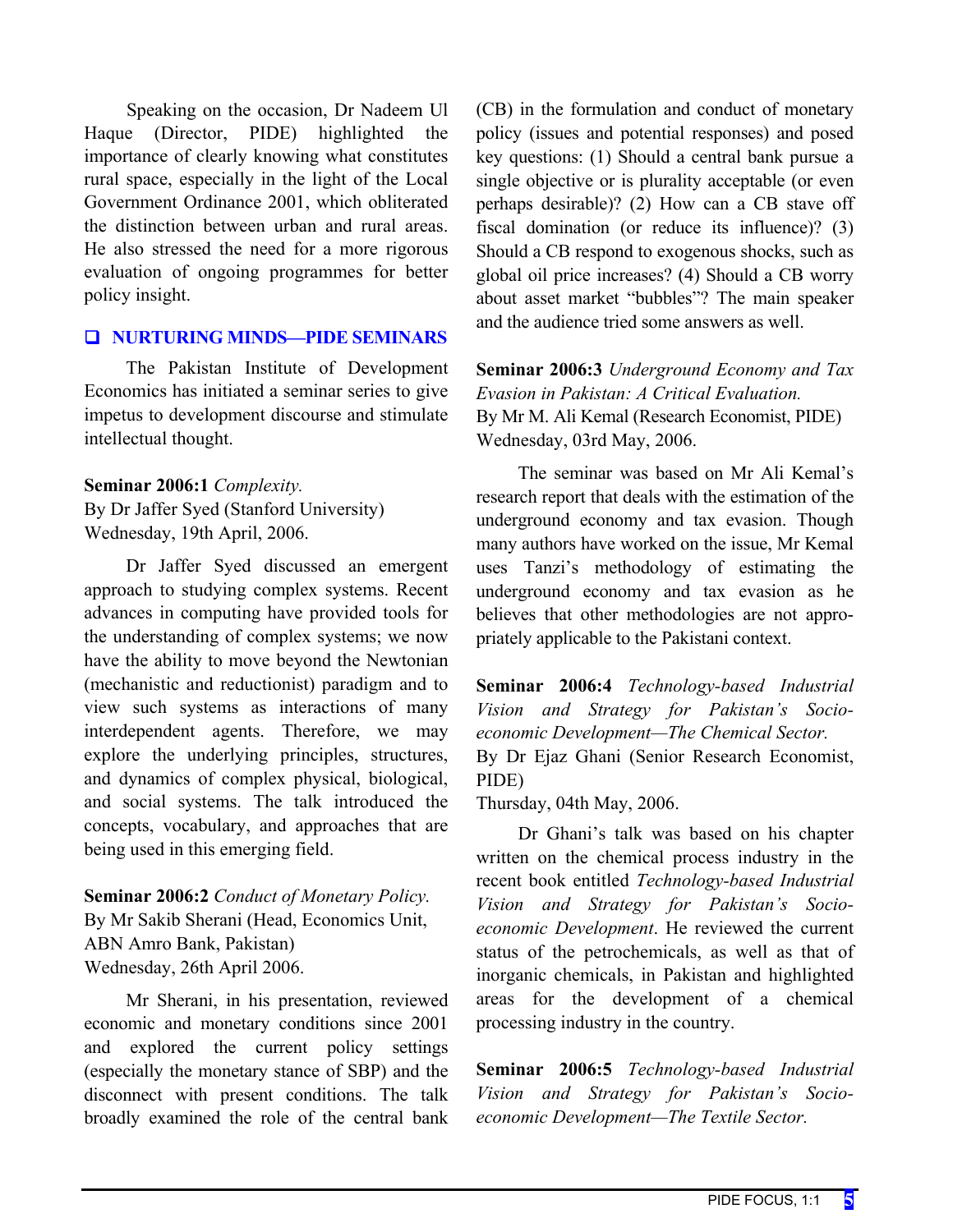By Dr Musleh-ud Din (Chief of Research, PIDE) Friday, 05th May, 2006.

Dr Musleh-ud Din's talk was based on his chapter written on the textile industry in the recent book entitled *Technology-based Industrial Vision and Strategy for Pakistan's Socio-economic Development.* The seminar highlighted the issues and challenges in the textiles sector and spelled out an action plan to facilitate the transformation of the textiles sector into a strong, dynamic, and internationally competitive industry.

**Seminar 2006:6** *Technology-based Industrial Vision and Strategy for Pakistan's Socioeconomic Development—The Engineering Sector.* By Dr Zafar Mueen Nasir (Chief of Research, PIDE)

Friday, 05th May, 2006.

Dr Nasir's talk was based on his chapter written on the engineering goods industry in the recent book entitled *Technology-based Industrial Vision and Strategy for Pakistan's Socioeconomic Development*. The seminar highlighted the issues and challenges in the engineering goods sector and proposed its development as an internationally competitive industry.

**Seminar 2006:7** *Globalisation and Its Implications for Poverty in Pakistan.* By Dr Sohail Jehangir Malik (Chairman, Innovative Development Strategies) Wednesday, 10th May, 2006.

The seminar was based on a review of international evidence to highlight the fact that globalisation produces both winners and losers. It was considered important to have a government policy which facilitated the winners and protected the losers.

**Seminar 2006:8** *Judicial Systems in Pakistan.* By Ms Foqia Khan (PhD Student, SOAS, University of London)

Wednesday, 17th May, 2006.

Ms Foqia Khan discussed the judiciary in Pakistan with a focus on the gaps and issues in the system. Her talk also highlighted the various features of the judicial reforms and identified the areas and possible solutions that could improve the Pakistani judicial system.

## **Seminar 2006:9** *Land Laws in Pakistan.* By Mr Munir Malik (Lawyer) Wednesday, 24th May, 2006.

Mr Munir Malik's talk addressed the issues relating to land laws in Pakistan. The objective was to highlight the problems in respect of title, transfer, possession, and management of lands. Above all, the problems caused by different entities like trusts, co-operatives, partnerships, or societies that are allowed to own and develop land under the current law. The Government of Pakistan has a certain vision of development and has announced a housing policy. The seminar looked at how and where the legislative structure on the title and transfer of land is inconsistent with that policy and development view.

**Seminar 2006:10** *Investment Process in Pakistani Capital Markets.* By Mr Imran Kamal (Chartered Financial Analyst)

Thursday, 25th May, 2006.

Mr Imran Kamal's presentation covered the various statistics of our capital markets (both current and retrospective), shedding light on specific investment methods.

**Seminar 2006:11** *The Dynamics of Electoral Politics in Pakistan.*

By Professor Muhammad Waseem (Chairman, Department of International Relations, Quaid-i-Azam University) Wednesday, 31st May, 2006.

Professor Waseem's talk focused on the civilianising nature of the 2002 elections in the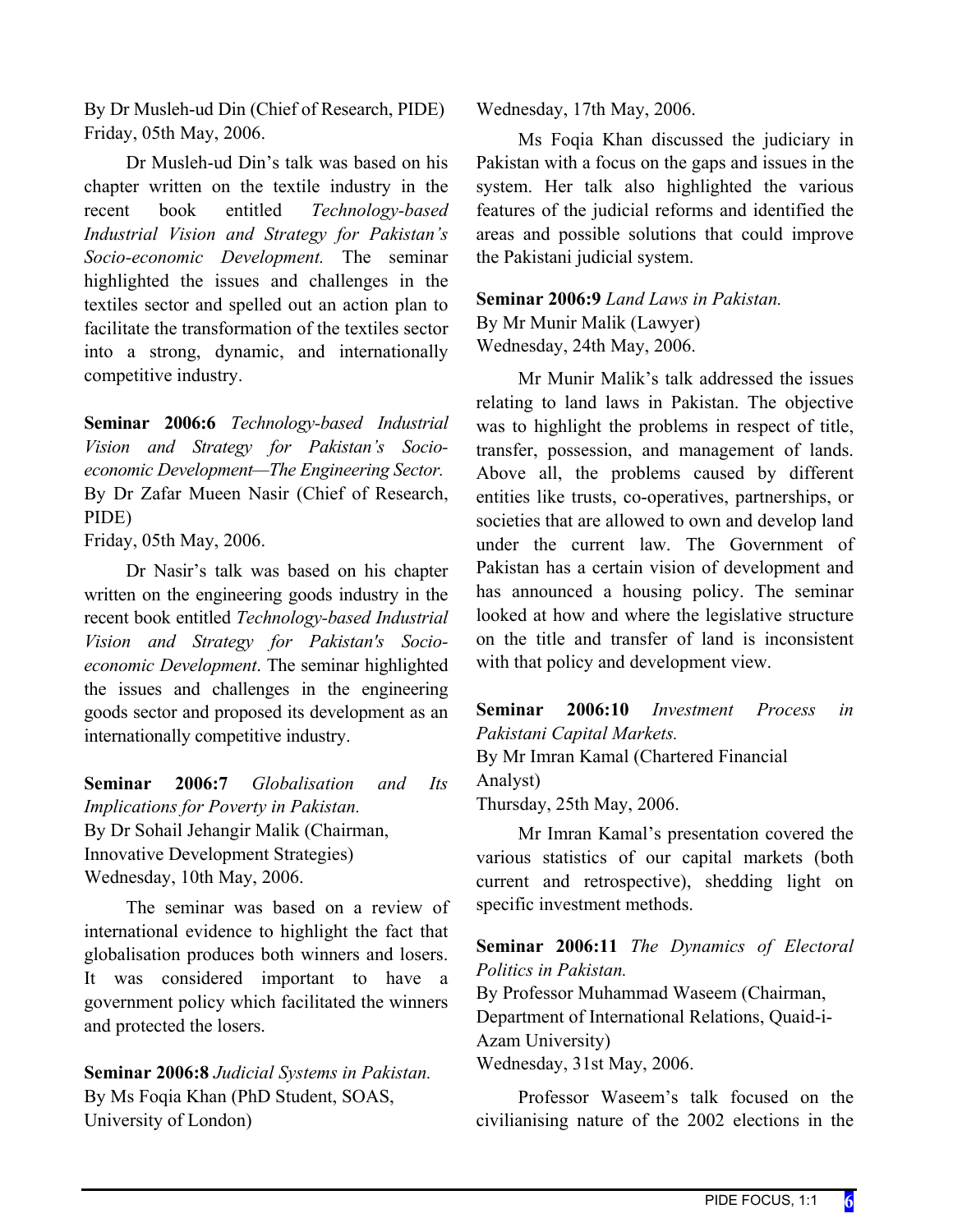context of the transition from military to civilian rule. In this regard, he sought to highlight the relevance of the nature of the legislature, election system, public policy, political parties, electoral reform, patterns of leadership, and electoral cleavages.

## **VISITORS**

#### **1. Shahid Javed Burki**

**(**Former Finance Minister of Pakistan)

On Wednesday, 22nd March, 2006, Shahid Javed Burki visited PIDE and gave a lecture on the "Economy of Pakistan: Past, Present, and Future". He shared his experiences and ideas about the structural nature of the economy and the state of public policy.

#### **2. Shantayanan Devarajan**

(Chief Economist, South Asia Region, The World Bank, Washington, DC)

On Tuesday, 9th May, 2006, Shantayanan Devarajan visited PIDE and gave a talk on his study based on "South Asian Surprises". His findings related mainly to India, Bangladesh, Sri Lanka, and Nepal.

#### **3. Tariq Hasan**

(Former Chairman, SECP)

On Monday, 22nd May, 2006, Tariq Hasan visited PIDE and met the Director and senior staff members of PIDE.

#### **4. Ali Raza**

(President, National Bank of Pakistan)

On Wednesday, 02nd June, 2006, Mr Ali Raza visited PIDE and gave a talk on the "Banking System of Pakistan". His talk focused on the history of the banking and financial sector in Pakistan. He elaborated on his experience, ideas, and contributions in reviving the National Bank of Pakistan.

### **PIDE IN THE NEWS**

**"Checking the Exchequer"** by Dr Nadeem Ul Haque appeared in *The Nation: Money Plus*, 22nd May, 2006, pp. 13-16.

**"Where Do Policy Ideas Come from in Poor Countries?"** by Dr Nadeem Ul Haque appeared in *Business Recorder*, 29th May, 2006, p. 16.

#### **TRAINING PROGRAMME AT PIDE**

The Training Division of PIDE has announced its new Training Programme for the year 2006-07. The courses offered will include the following:

- 1. Effective Communication Skills June 12-17, 2006
- 2. Gender Mainstreaming in Planning and Development Division & Department {Senior Mid-level Advisory Staff Training  $(T1)$

June 19-20, 2006

- 3. Gender Mainstreaming in Planning and Development Division & Department {Officers Dealing with Basic-level Project Proposals/Programme (T2)} June 26-30, 2006
- 4. Gender Mainstreaming in Planning and Development Division & Department {Officers Dealing with Basic-level Project Proposals/Programme (T2)} August 21-25, 2006
- 5. Logical Framework Analysis (LFA) September 04-09, 2006
- 6. Gender Mainstreaming in Planning and Development Division & Department {Senior Mid-level Advisory Staff Training (T1)}

September 17-18, 2006

7. Macro-economic Planning and Management (MPM)

November 13-25, 2006